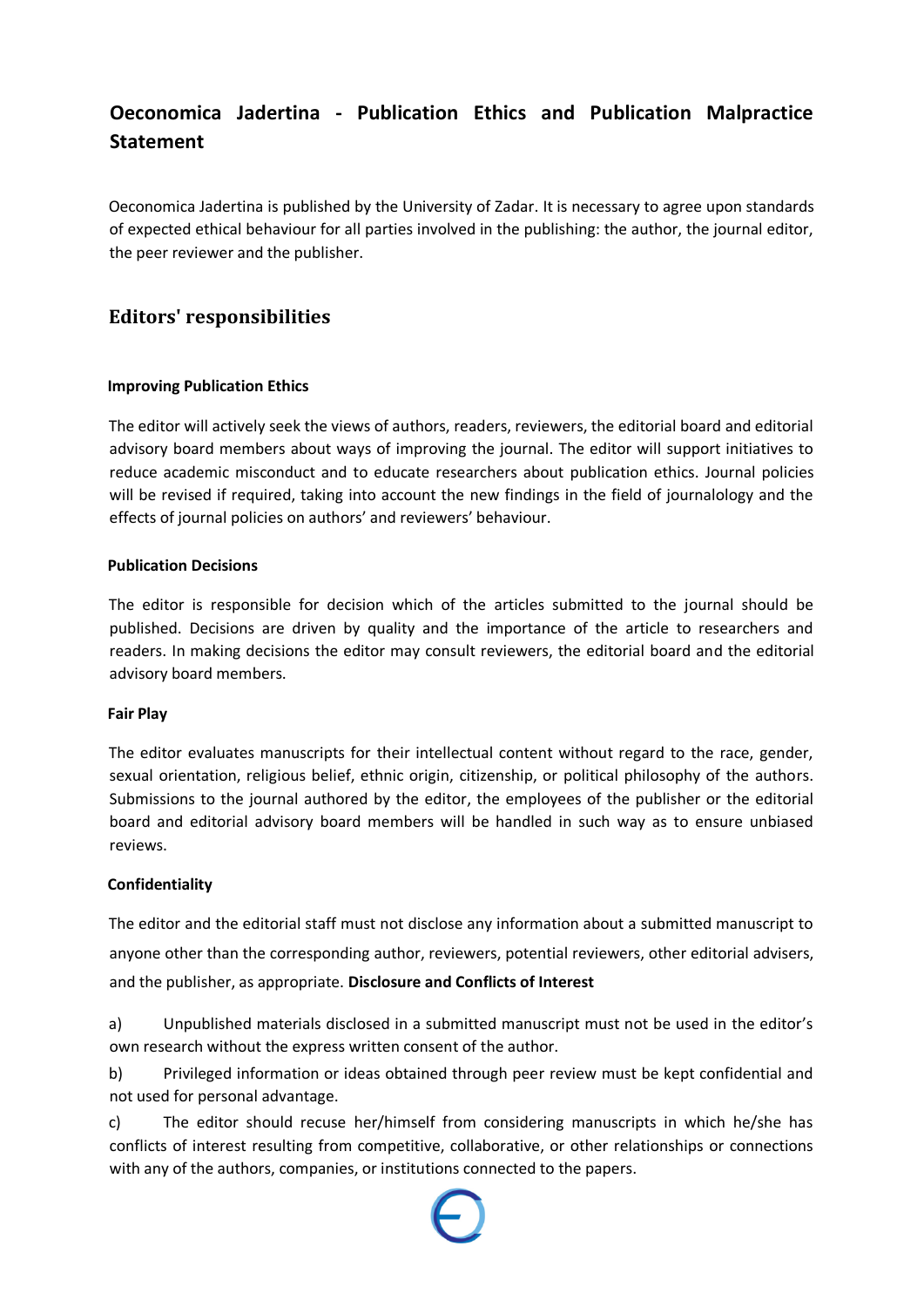d) The editor should require all contributors to disclose relevant competing interests and publish corrections if competing interests are revealed after publication. If needed, other appropriate action should be taken, such as the publication of a retraction or expression of concern. **Involvement and Cooperation in Investigations** 

The editor should take reasonably responsive measures when ethical complaints have been presented concerning a submitted manuscript or published paper, in conjunction with the publisher.

Such measures will generally include contacting the authors of the manuscript or published paper and giving due consideration to the respective complaint or claims made, but may also include further communications to the relevant institutions and research bodies, and if the complaint is upheld, the publication of a correction, retraction, expression of concern, or other note, as may be relevant. Every reported act of unethical publishing behaviour must be looked into, even if it is discovered years after publication.

# **Reviewers' responsibilities**

#### **Contribution to editorial decisions**

The peer-reviewing process assists the editor and the editorial board in making editorial decisions and may also serve the author in improving the paper.

#### **Promptness**

Any selected referee who feels unqualified to review the research reported in a manuscript or knows that its prompt review will be impossible should notify the editor and withdraw from the review process.

#### **Confidentiality**

Any manuscripts received for review must be treated as confidential documents. They must not be disclosed to or discussed with others except as authorized by the editor.

#### **Standards of objectivity**

Reviews should be conducted objectively. Personal criticism of the author is inappropriate. Referees should express their views clearly with supporting arguments.

# **Responsibilities of the editorial board and editorial advisory board members**

The publisher will establish a suitably qualified editorial board and editorial advisory board whose members can actively contribute to the development and good management of the journal. The functions and duties of the editorial board members are: supporting and promoting the journal, prereviewing and reviewing submissions to the journal, seeking out the best authors and best work and actively encouraging submissions, accepting commissions to write editorials, reviews and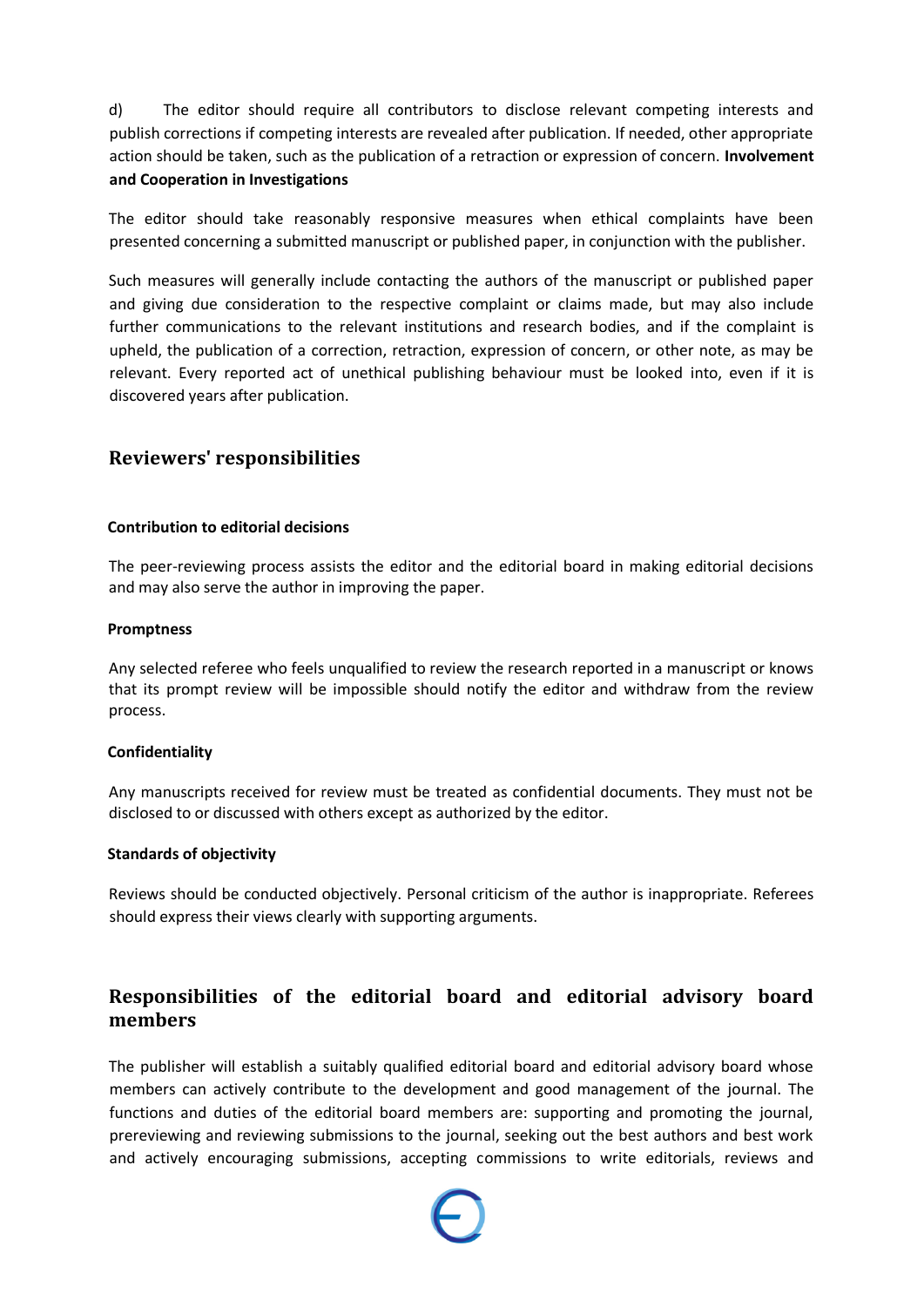commentaries on papers in their specialist area, attending and contributing to the editorial board meetings (meeting attendance is not required from editorial advisory board members). The editor is obliged to: consult the editorial board and editorial advisory board members at least once a year to gauge their opinions about the running of the journal, inform them of any changes to the policies of the journal and identify future challenges.

# **Authors' duties**

Authors of reports of original research should present an accurate account of the work performed as well as an objective discussion of its significance. Underlying data should be represented accurately in the paper. A paper should contain sufficient detail and references to permit others to replicate the work. Fraudulent or knowingly inaccurate statements constitute unethical behaviour and are unacceptable. Review and professional publication articles should also be accurate and objective, mand editorial opinion works should be clearly identified as such.

## **Data Access and Retention**

Authors may be asked to provide the raw data in connection with a paper for editorial review, and should be prepared to provide public access to such data, if practicable, and should in any event be prepared to retain such data for a reasonable time after publication.

## **Originality and Plagiarism**

The authors should ensure that they have written entirely original works, and if they have used the work and/or words of others, that the citations or quotations are accurately conveyed. Plagiarism in all its forms constitutes unethical publishing behaviour and is unacceptable. Plagiarism takes many forms, from 'passing off' another's paper as the author's own paper, to copying or paraphrasing substantial parts of another's paper (without attribution), to claiming results from research conducted by others.

#### **Multiple, Redundant or Concurrent Publication**

The authors should not submit for publication manuscripts describing essentially the same research in more than one journal or primary publication. Submitting the same manuscript to more than one journal concurrently constitutes unethical publishing behaviour and is unacceptable. In general, an author should not submit for consideration in another journal a previously published paper.

Publication of some kinds of articles (e.g. translations) in more than one journal is sometimes justifiable, provided certain conditions are met. The authors and editors of the journals concerned must agree to the secondary publication, which must reflect the same data and interpretation of the primary document. The primary reference must be cited in the secondary publication.

#### **Acknowledgement of Sources**

Proper acknowledgment of the work of others must always be made. The authors should cite publications that have been influential in determining the nature of the reported work. Information obtained privately, as in conversation, correspondence, or discussion with third parties, must not be used or reported without explicit, written permission from the source. Information obtained in the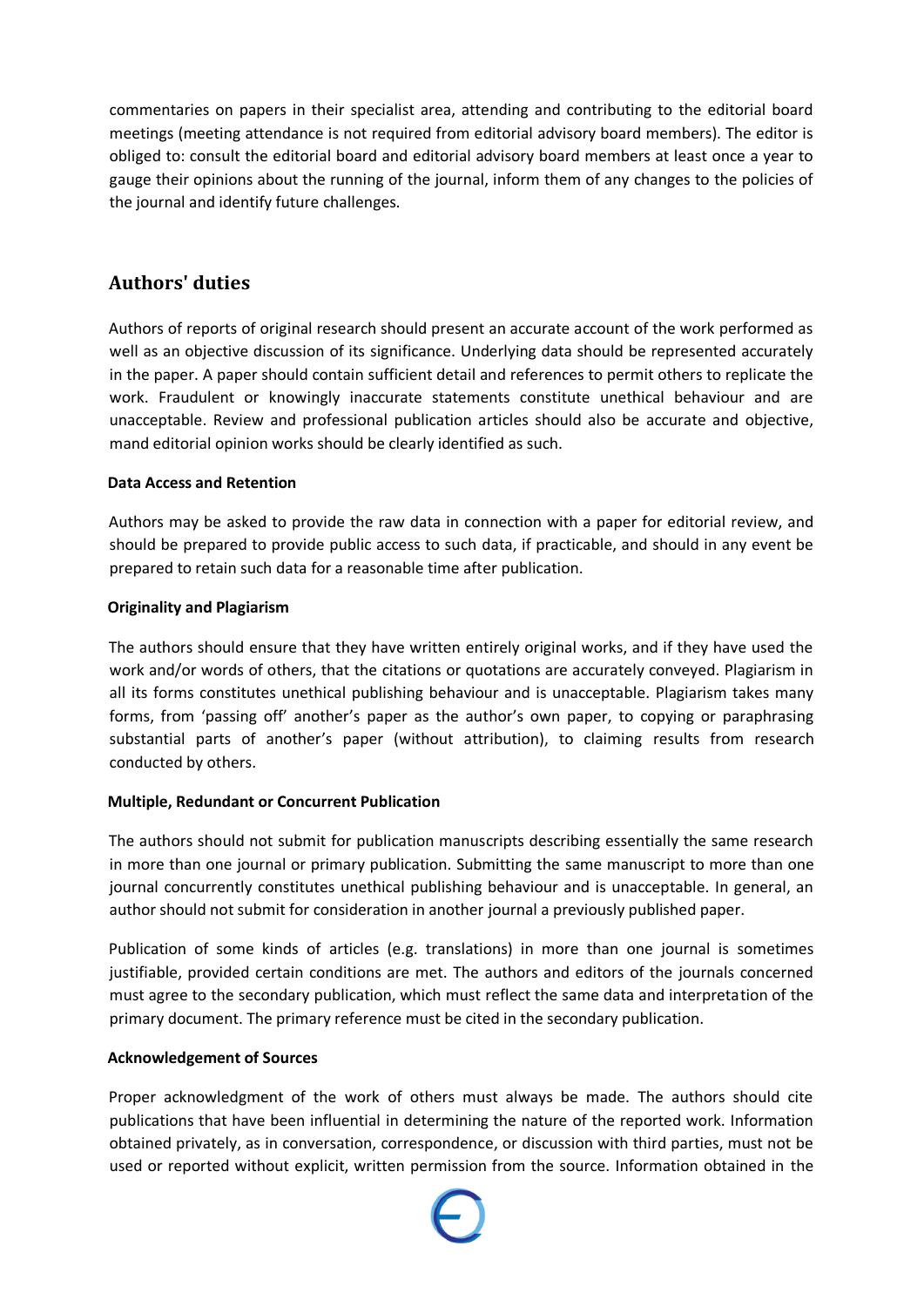course of confidential services, such as refereeing manuscripts or grant applications, must not be used without the explicit written permission of the author of the work involved in these services.

#### **Authorship of the Paper**

Authorship should be limited to those who have made a significant contribution to the conception, design, execution, or interpretation of the reported study. All those who have made significant contributions should be listed as co-authors. Where there are others who have participated in certain substantive aspects of the research project, they should be acknowledged or listed as contributors. The corresponding author should ensure that all appropriate co-authors and no inappropriate coauthors are included on the paper, and that all co-authors have seen and approved the final version of the paper and have agreed to its submission for publication.

## **Disclosure and Conflicts of Interest**

All authors should disclose in their manuscript any financial or other substantive conflict of interest that might be construed as influencing the results or interpretation of their manuscript. All sources of financial support for the project should be disclosed. Examples of potential conflicts of interest which should be disclosed include employment, consultancies, stock ownership, honoraria, paid expert testimony, patent applications/registrations, and grants or other funding. Potential conflicts of interest should be disclosed at the earliest stage possible.

## **Fundamental Errors in Published Works**

When the authors discover a significant error or inaccuracy in their own published work, it is their obligation to promptly notify the editor or the publisher and cooperate with the editor to retract or correct the paper. If the editor or the publisher learns from a third party that a published work contains a significant error, it is the obligation of the authors promptly to retract or correct the paper or provide evidence to the editor of the correctness of the original paper.

#### **Contribution to Editorial Decisions**

Peer review assists the editor in making editorial decisions and through the editorial communications with the authors may also assist the authors in improving the paper. Peer review is an essential component of formal scholarly communication, and lies at the heart of the scientific method. The journal shares the view of many that all scholars who wish to contribute to publications have an obligation to do a fair share of reviewing.

#### **Promptness**

Any selected referee who feels unqualified to review the research reported in a manuscript or knows that its prompt review will be impossible should notify the editor and excuse himself from the review process.

#### **Confidentiality**

Any manuscripts received for review must be treated as confidential documents. They must not be shown to or discussed with others except as authorized by the editor.